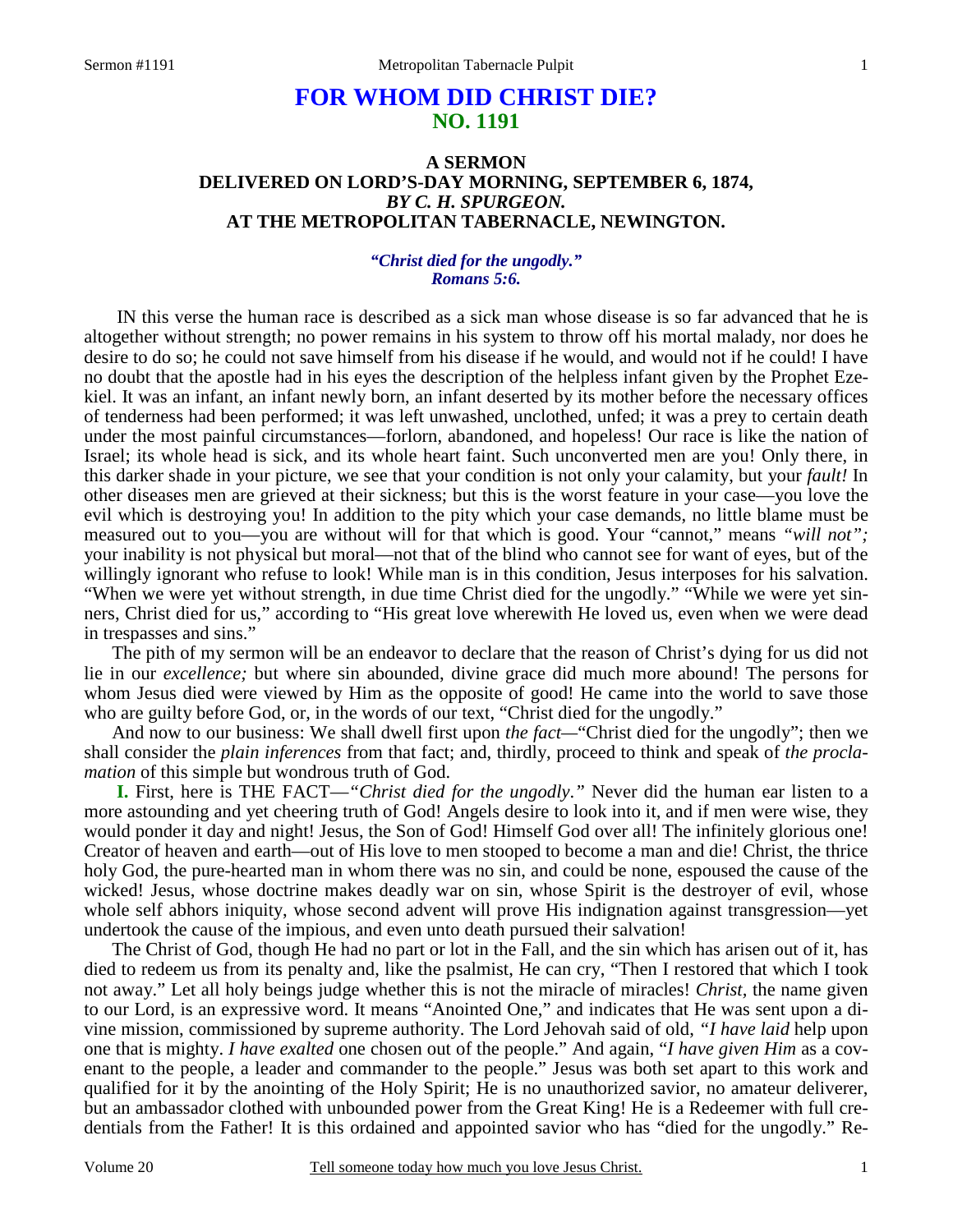member this, you ungodly! Consider well who it was that came to lay down His life for such as you are! The text says Christ *died!* He did a great deal besides dying, but the crowning act of His career of love for the ungodly, and that which rendered all the rest available to them, was His *death* for them! He actually gave up the ghost, not in fiction, but in fact; He laid down His life for us, breathing out His soul, even as other men do when they expire. That it might be indisputably clear that He was really dead, His heart was pierced with the soldier's spear, and out of it came blood and water. The Roman governor would not have allowed the body to be removed from the cross had he not been duly convinced that Jesus was, indeed, dead!

His relatives and friends who wrapped Him in linen, and laid Him in Joseph's tomb were sorrowfully sure that all that lay before them was a corpse. The Christ really died, and in saying that, we mean that He suffered all the pangs incident to death—only He endured much more and worse, for His was a death of peculiar pain and shame, and it was not only attended by the forsaking of *man,* but by the departure of His God! That cry, "My God, My God! Why have You forsaken Me?" was the innermost blackness of the thick darkness of death! Our Lord's death was penal, inflicted upon Him by divine justice, and rightly so, for on Him lay *our* iniquities, and therefore on Him must lay the suffering! "It pleased the Father to bruise Him; He has put Him to grief." He died under circumstances which made His death most terrible. Condemned to a felon's gallows, He was crucified amid a mob of jesters, with few sympathizing eyes to gaze upon Him! He bore the gaze of malice, and the glance of scorn; He was hooted and jeered by a ribald throng who were cruelly inventive in their taunts and blasphemies! There He hung, bleeding from many wounds, exposed to the sun, burning with fever, and devoured with thirst; He was under every circumstance of contumely, pain, and utter wretchedness. His death was, of all deaths, the most deadly death; and emphatically, "Christ died."

But the pith of the text comes here, that, "Christ died *for the ungodly."* He did not die for the righteous, or for the reverent and devout, but for the *ungodly!* Look at the original word, and you will find that it has the meaning of "impious, irreligious, and wicked." Our translation is by no means too strong, but scarcely expressive enough! To be ungodly, or godless, is to be in a dreadful state; but as use has softened the expression, perhaps you will see the sense more clearly if I read it, "Christ died for the *impious"*—for those who have no reverence for God. Christ died for the godless, who, having cast off God, cast off with Him all love for that which is right. I do not know a word that could more fitly describe the most irreligious of mankind than the original word in this text, and I believe it is used on purpose by the Spirit of God to convey to us the truth which we are always slow to receive, that Christ did not die because men were *good,* or *would be* good, but died for them as *ungodly*—or, in other words— "He came to seek and to save that which was lost." Observe, then, that when the Son of God determined to die for men, He viewed them as ungodly, and far from God by wicked works. In casting His eyes over our race, He did not say, "Here and there I see spirits of nobler mold—pure, truthful, truth-seeking, brave, disinterested, and just—therefore, because of these choice ones, I will die for this fallen race." No, but looking on them *all,* He whose judgment is infallible, returned *this* verdict: "They are all gone out of the way; they have altogether become unprofitable; there is none that does good, no, not one." Putting them down at *that* estimate, and nothing better, Christ died for them!

He did not please Himself with some rosy dream of a superior race yet to come, when the age of iron should give place to the age of gold; some halcyon period of human development in which civilization would banish crime, and wisdom would conduct man back to God. Full well He knew that, left to itself, the world would grow worse and worse, and that by its very wisdom it would darken its own eyes! It was not because a golden age would come by natural progress, but just because such a thing was *impossible,* unless He died to procure it, that Jesus died for a race which, apart from Him, could only develop into deeper damnation! Jesus viewed us as we really were; not as our pride fancies us to be; He saw us to be without God, enemies to our own Creator, dead in trespasses and sins, corrupt and set on mischief! And even in our occasional cry for good, searching for it with blind judgment and prejudiced heart, so that we put bitter for sweet, and sweet for bitter, He saw that in us was no good thing, but every possible evil, so that we were lost—utterly, helplessly, hopelessly lost apart from Him! Yet, viewing us as in that graceless and Godless plight and condition, He died for us! I would have you remember that the view under which Jesus beheld us was not only the true one, but, for us, the *kindly* one; had it been written that Christ died for the better sort, then each troubled spirit would have inferred, "He died not for *me."*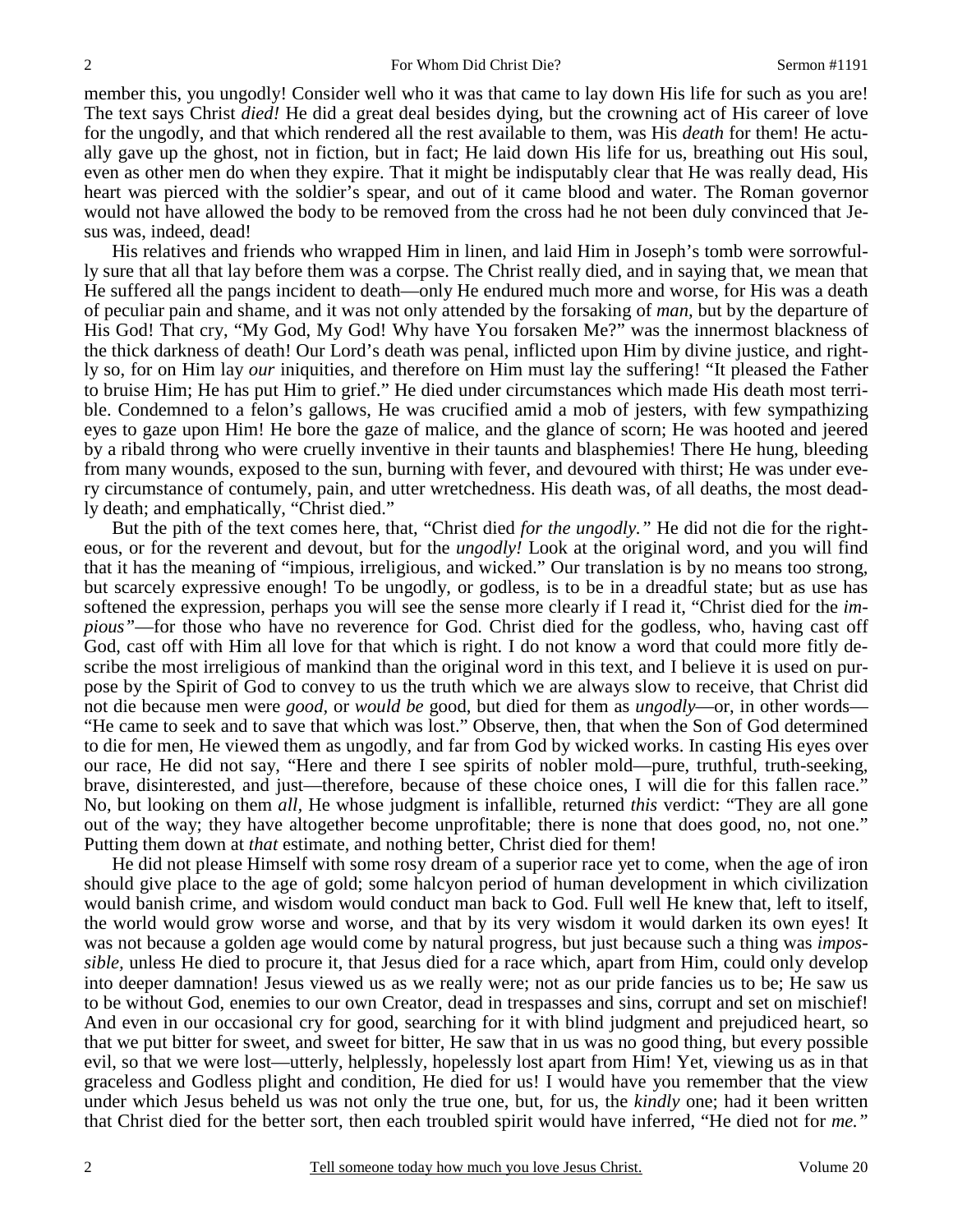Had the merit of His death been the perquisite of honesty, where would have been the dying thief? If of chastity, where the woman that loved much? If of courageous fidelity, how would it have fared with the apostles, for they all forsook Him and fled! There are times when the bravest man trembles lest he should be found a coward; he has the most disinterested frets about the selfishness of his heart, and fears the most pure would be staggered by his impurity! Where, then, would have been hope for one of us if the gospel had been only another form of law, and the benefits of the cross had been reserved as the *rewards of virtue?*

The gospel does not come to us as a premium for virtue, but it presents us with forgiveness for sin; it is not a reward for health, but a medicine for sickness. Therefore, to meet all cases, it puts us down at our worst, and like the Good Samaritan with the wounded traveler, it comes to us where we are. "Christ died for the impious" is a great net which takes in even the leviathan sinner, and of all the innumerable creeping sinners which swarm the sea of sin, there is not one kind which this great net does not encompass! Let us note well that in this condition lay the need of our race that Christ should die. I do not see how it could have been written, "Christ died for the *good."* To what end for the good? Why would He need to die for them? If men are perfect, does God need to be reconciled to them? Was He ever opposed to holy beings? Impossible! On the other hand, were the good ever the enemies of God? If there are such, would they not of necessity be His friends? If man is by nature just with God, to what end should the savior die? *"The Just for the unjust,"* I can understand, but the "Just dying for the just" would be a *double* injustice—an injustice that the just should be punished at all, and another injustice that the Just should be punished for them! Oh no, if Christ died, it must be because there was a penalty to be paid for *sin* committed! Therefore He must have died for those who had committed sin! If Christ died, it must have been because "a fountain filled with blood" was necessary for the cleansing away of heinous stains; therefore it must have been for those who are defiled.

Suppose there should be found anywhere in this world an unfallen man; perfectly innocent of all actual sin, and free from any tendency to it? Then there would be a superfluity of cruelty in the crucifixion of the innocent Christ for such an individual! What need has he that Christ should die for him, when he has in his own innocence the right to live? If there is found beneath the covering of heaven an individual who, notwithstanding some former slips and flaws, can, by *future* diligence, completely justify himself before God, then it is clear that there is no need for Christ to die for him, either! I would not insult him by telling him that Christ died for him, for he would reply to me, "Why did He? Cannot I make myself just without Him?" In the very nature of things it must be so, that if Christ Jesus dies, He must die for the ungodly. Such agonies as His would not have been endured had there not been a cause, and what cause could there have been but sin? Some have said that Jesus died as our *example—*but that is not altogether true. Christ's death is not *absolutely* an example for men, for it was a march into a region of which He said, "You cannot follow Me now." His *life* was our example, but not His death in *all* respects, for we are, by no means, bound to surrender ourselves voluntarily to our enemies as He did; we are told that when persecuted in one city, we are to flee to another. To be willing to *die* for the truth of God is a most Christly thing, and in *that,* Jesus is our example. But into the winepress which He trod—it is not ours to enter—the *voluntary* element which was peculiar to His death renders it matchless.

Jesus said, "I lay down My life of Myself; no man takes it from Me, but I lay it down of Myself." one word of His would have delivered Him from His foes; He had but to say, "Be gone!" and the Roman guards would have fled like chaff before the wind! He died because He willed to do so; of His own accord He yielded up His spirit to the Father. It had to be atonement for the guilty; it could not have been as an *example,* for no man is bound, voluntarily, to die! Both the dictates of nature and the command of the law require us to preserve our lives. "You shall not kill," means, "You shall not voluntarily give up your own life any more than take the life of another." Jesus stood in a special position, and, therefore, He died. But His example would have been complete enough without His death, had it not been for the peculiar office which He had undertaken. We may fairly conclude that Christ died for men who needed such a death, and as the *good* did not need it for an example, and in fact it is not an example to them, He must have died for the ungodly. The sum of our text is this—all the benefits resulting from the Redeemer's passion, and from all the works that followed upon it, are for those who, by nature, are ungodly. His gospel is that sinners believing in Him are saved; His sacrifice has put away sin from all who trust Him, and, therefore, it was offered for those who had sin upon them. "He rose again for our justification," but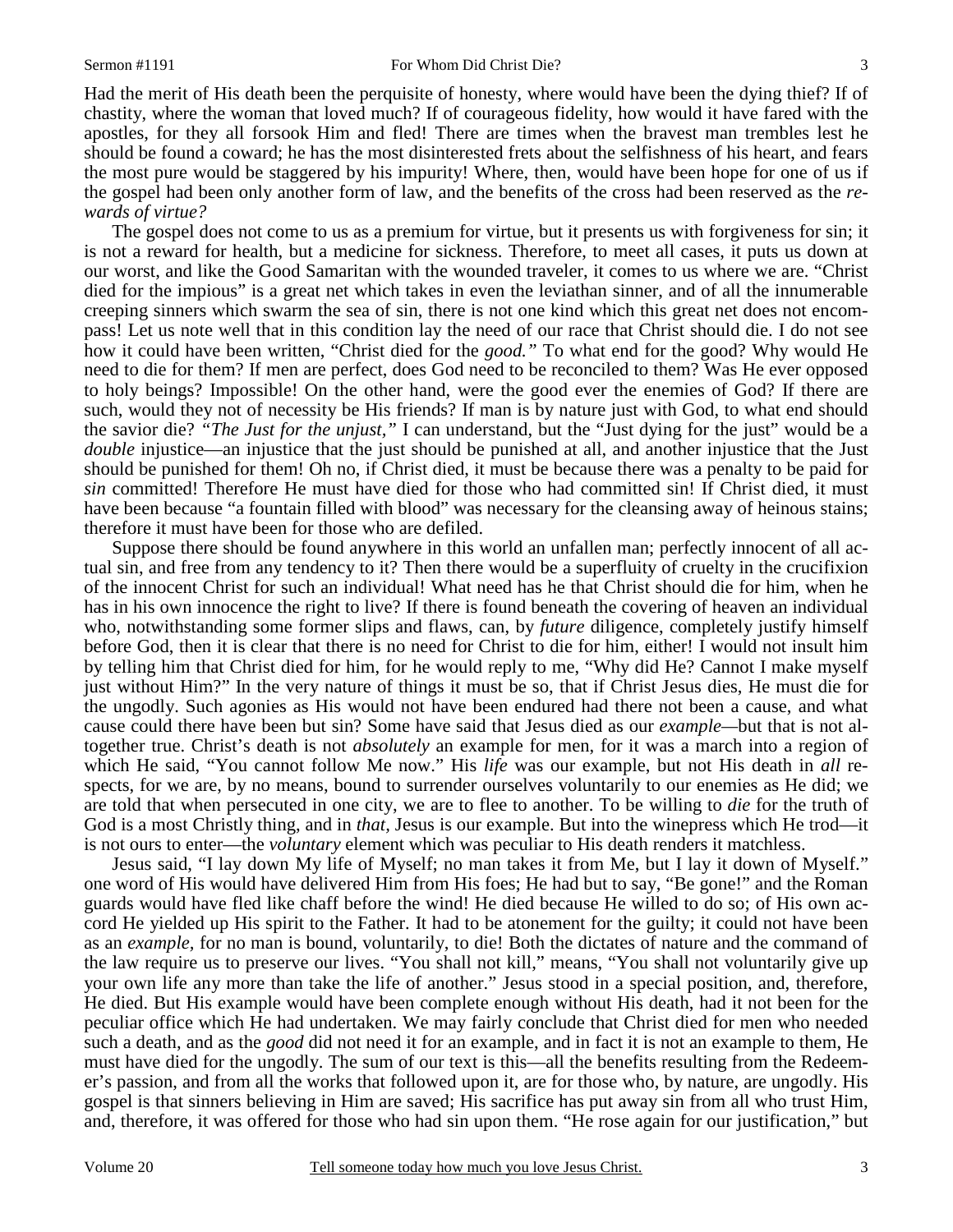certainly not for the justification of those who can be justified by their own works! He ascended on high, and we are told, He "received gifts for men, yes, for the rebellious, also." He lives to intercede, and Isaiah tells us that, "He made intercession for the transgressors."

The aim of His death, resurrection, ascension, and eternal life is for the sinful sons of men; His death has brought God's pardon, but it cannot be pardon for those who have no sin—pardon is only for the *guilty*. He is exalted on high "to give repentance," but surely not to give repentance to those who have never sinned, and have nothing to repent of! Repentance and remission both imply previous guilt in those who receive them; unless, then, these gifts of the exalted savior are mere shams and superfluities, they must be meant for the really *guilty!* From His side there flowed out water as well as blood—the water is intended to cleanse polluted nature, then certainly not the nature of the sinless, but the nature of the impure, and so both blood and water flowed for sinners who need the *double* purification. The Holy Spirit regenerates men as the result of the Redeemer's death, and who can be regenerated but those who need a new heart, and a right spirit? To regenerate the already pure and innocent would be ridiculous! Regeneration is a work which creates life where there was formerly death; it gives a heart of flesh to those whose hearts were originally stone, and implants the love of holiness where sin once had sole dominion. Conversion is also another gift which comes through His death, but does He turn those whose faces are already in the right direction? It cannot be! He converts the sinner from the error of his ways; He turns the disobedient into the right way; He leads the stray sheep back to the fold. Adoption is another gift which comes to us by the cross. Does the Lord adopt those who are already His sons by nature? If children already, what room is there for adoption? No, but the grand act of divine love is that which takes those who are "children of wrath, even as others," and by sovereign grace puts them among the children, and makes them "heirs of God, joint heirs with Jesus Christ." Today I see the Good Shepherd in all the energy of His mighty love going forth into the dreadful wilderness! For whom is He gone forth? For the 99 who feed at home? No, but into the desert His love sends Him, over hill and dale, to seek the *one lost* sheep which has gone astray!

Behold, I see Him awakening His Church, like a good housewife, to cleanse her house. With the bosom of the law she sweeps, and with the candle of the Word she searches, and what for? For those bright new coined pieces fresh from the mint which glitter safely in her purse? Assuredly not! But for that lost piece which has rolled away into the dust, and lies hidden in the dark corner. And lo! Grandest of all visions! I see the eternal Father, Himself, in the infinity of His love, going forth in haste to meet a returning child! And whom does He go to meet? The elder brother returning from the field, bringing his sheaves with him; an Esau who has brought him savory meat such as his soul loves; a Joseph whose godly life has made him lord over all Egypt? No, the Father leaves His home to meet a returning prodigal who has companied with harlots, and groveled among swine! He who comes back to Him is in disgraceful rags, and disgusting filthiness! It is on a *sinner's* neck that the Father weeps! It is on a *guilty* cheek that He sets His kisses! It is for an *unworthy* one that the fatted calf is killed, and the best robe is given; and the house is made merry with music and with dancing for him! Yes, tell it, and let it ring round earth and heaven—Christ died for the ungodly! Mercy seeks the guilty! Grace has to do with the impious, the irreligious, and the wicked! The physician has not come to heal the healthy, but to heal the sick! The great philanthropist has not come to bless the rich and the great, but the captive and the prisoner! He puts down the mighty from their seats, for He is a stern leveler! He has come to lift the beggar from the dunghill, and to set him among princes, even the princes of His people!

Sing, then, with the holy Virgin, and let your song be loud and sweet—"He has filled the hungry with good things, but the rich He has sent away empty." "This is a faithful saying, and worthy of all acceptation, that Jesus Christ came into the world to save sinners." "He is able to save to the uttermost them that come unto God by Him, seeing He ever lives to make intercession for them." O you guilty ones, believe in Him and live!

**II.** Let us now consider THE PLAIN INFERENCES FROM THE FACT. Let me have your hearts as well as your ears, especially those of you who are not yet saved, for I desire you to be blessed by the truths uttered. And oh, may the Spirit of God cause it to be so! It is clear that those of you who are ungodly—and if you are unconverted you are that—*are in great danger!* Jesus would not interpose His life, and bear the bloody sweat, and crown of thorns, the nails, the spear, the unmitigated scorn and death, itself, if there were not solemn need and imminent peril! There is danger, solemn danger, for you!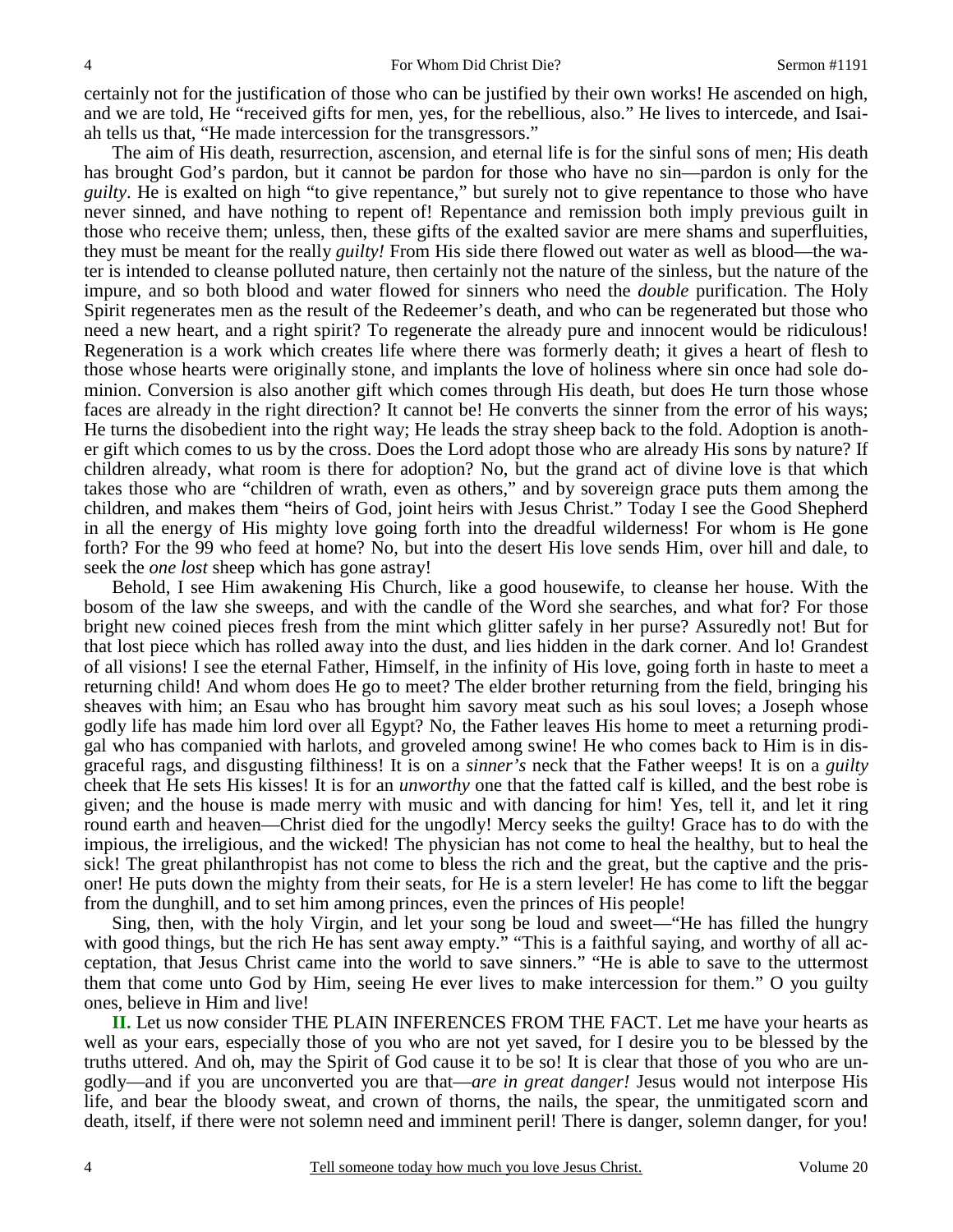You are already under the wrath of God; you will soon die, and then, as surely as you live, you will be lost, and lost forever; as certain as the righteous will enter into everlasting life, you will be driven into everlasting punishment! The cross is the danger signal to you. It warns you that if God spared not His only Son, He will not spare you! It is the lighthouse set on the rocks of sin to warn you that swift and sure destruction awaits you if you continue to rebel against the Lord; hell is an awful place, or Jesus had not needed to suffer such infinite agonies to save us from it!

It is also fairly to be inferred that *out of this danger only Christ can deliver the ungodly—and He only through His death*. If a less price than that of the life of the Son of God could have redeemed men, we would have been spared! When a country is at war, and you see a mother give up her only boy to fight her country's battles—her only well-beloved, blameless son, you know that the battle must be raging very fiercely, and that the country is in serious danger, for if she could find a substitute for him, though she gave all her wealth, she would lavish it freely to spare her darling! If she were certain that in his heart a bullet would find its target, she must have strong love for her country; and her country must be in dire straits before she would bid him go. If, then, "God spared not His Son, but freely delivered Him up for us all," there must have been a dread necessity for it! It must have stood thus—either *He* die, or the *sinner* must, or justice must, and since justice could not, and the Father desired that the sinner should not, then Christ *must!* And so He did! Oh, miracle of His love! I tell you, sinners, you cannot help yourselves, nor can all the priests of Rome or Oxford help you! Let them perform their antics as they may, Jesus, alone, can save! And that only by His death! There on the bloody tree hangs all man's hope; if you enter heaven, it must be by force of the incarnate God's bleeding out his life for you! You are in such peril that only the pierced hands can lift you out of it! Look to Him, at once, I pray, before the proud waters go over your soul!

Then let it be noticed—and this is the point I want constantly to keep before your view—*that Jesus died out of pure pity!* He must have died out of the most gratuitous benevolence to the undeserving, because the character of those for whom He died could not have attracted Him, but must have been repulsive to His holy soul. The impious, the godless—can Christ love these for their *character?* No, He loved them notwithstanding their offenses, loved them as creatures fallen and miserable, loved them according to the multitude of His loving-kindnesses, and tender mercies—from PITY—and not from admiration! Viewing them as ungodly, yet He loved them! This is extraordinary love! I do not wonder that some persons are loved by others, for they wear a potent charm in their countenances, their ways are winsome, and their characters charm you into affection—"But God commends His love towards us in that while we were yet sinners, Christ died for us." He looked at us, and there was not a solitary beauty spot upon us; we were covered with "wounds, bruises, and putrefying sores"; distortions, defilements, pollutions, and yet, for all that, Jesus loved us! He loved us because He would love us, because His heart was full of pity, and He could not let us perish. Pity moved Him to seek the neediest objects so that His love might display its utmost ability in lifting men from the lowest degradation, and putting them in the highest position of holiness and honor. Observe another inference. If Christ died for the ungodly, *this fact leaves the ungodly no excuse if they do not come to Him,* and believe in Him unto salvation. Had it been otherwise, they might have pleaded, "We are not fit to come." But you are ungodly, and Christ died for the ungodly—why not for *you?*

I hear the reply, "But I have been so very vile." Yes, you have been impious, but your sin is not worse than this word, ungodly, will compass. Christ died for those who were wicked, thoroughly wicked. The Greek word is so expressive that it *must* take in your case, however wrongly you have acted! "But I cannot believe that Christ died for such as I am," says one. Then, sir, mark! I hold you to your words, and charge you with contradicting the eternal God to His teeth, and making Him a liar! Your statement gives God the lie! The Lord declares that, "Christ died for the ungodly," and you say He did not! What is that but to make God a liar? How can you expect His mercy if you persist in such proud unbelief? Believe the Divine Revelation! Close in at once with the gospel! Forsake your sins, and believe in the Lord Jesus, and you shall surely live! The fact that Christ died for the ungodly renders selfrighteousness a folly. Why need a man pretend that he is good if "Christ died for the ungodly"? We have an orphanage, and the qualification for our orphanage is that the child for whom admission is sought shall be utterly destitute. I will suppose a widow trying to show me and my fellow trustees that her boy is a fitting object for the charity; will she tell us that her child has a rich uncle? Will she enlarge upon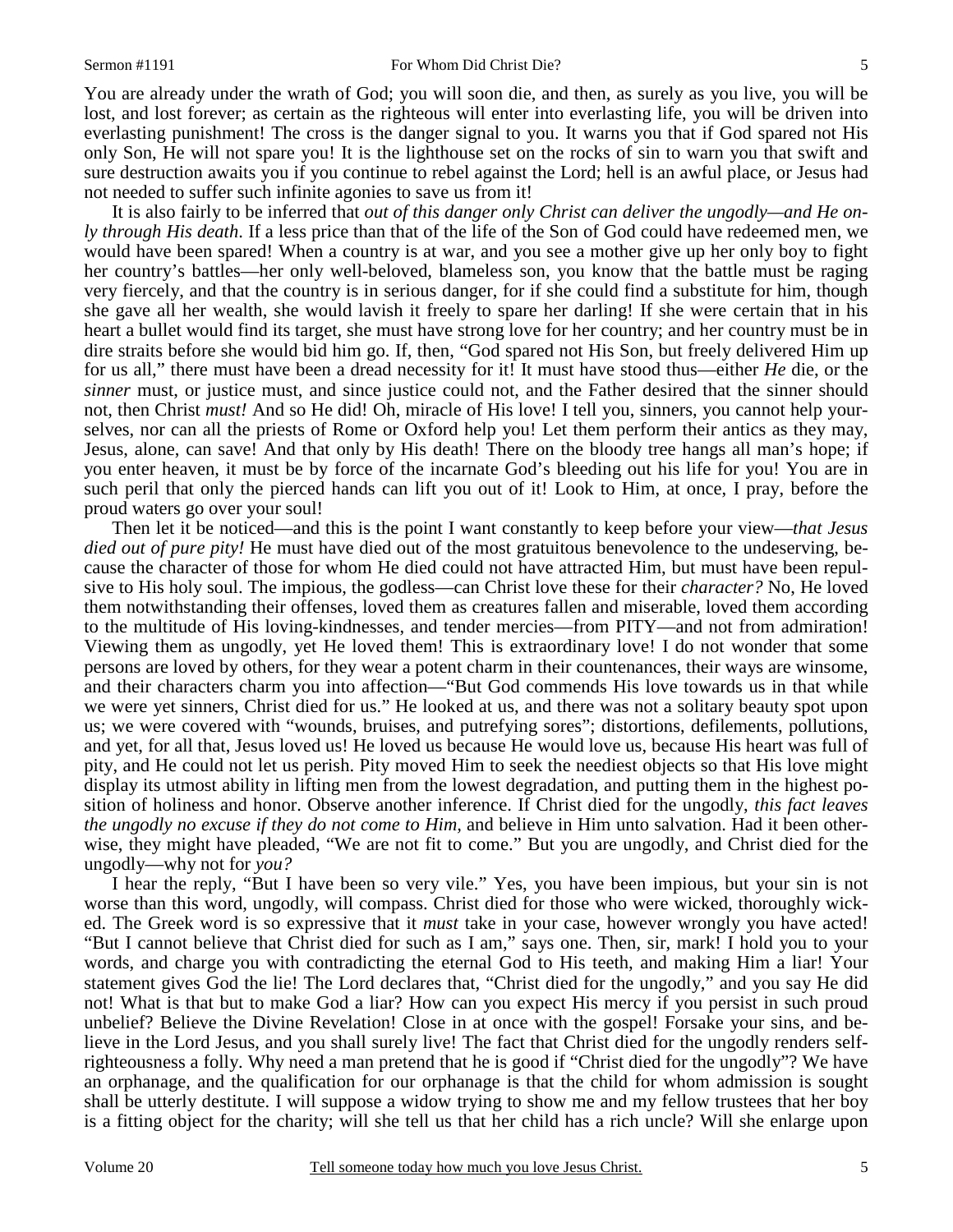her own capacities for earning a living? Why, this would be to argue *against* herself, and she is much too wise for that, I guarantee you, for she knows that any such statements would damage, rather than serve her cause! So, sinner, do not pretend to be righteous! Do not dream that you are better than others, for that is to argue against yourself! Prove that you are not, by nature, ungodly, and you prove yourself to be one for whom Jesus did *not* die!

Jesus comes to make the ungodly godly, and the sinful holy; but the raw material upon which He works is described in the text, not by its goodness, but by its badness—it is for the *un*godly that Jesus died! "Oh, but if I felt…!" Felt what? Felt something which would make you better? Then you would not so clearly come under the description here given! If you are destitute of good feelings, thoughts, hopes, and emotions, you are ungodly, and, "Christ died for the ungodly." Believe in Him, and you shall be saved from that ungodliness. "Well," cries out some Pharisaic moralist, "this is dangerous teaching." How so? Would it be dangerous teaching to say that physicians exercise their skill to cure sick people and not healthy ones? Would that encourage sickness? Would that discourage health? You know better! You know that to inform the sick of a physician who can heal them is one of the best means for promoting their cure! If ungodly and impious men would take heart, and run to the savior, and by Him become cured of impiety and ungodliness, would not that be a good thing? Jesus has come to make the ungodly godly, the impious pious, the wicked obedient, and the dishonest upright! He has not come to save them *in* their sins, but *from* their sins, and this is the best of news for those who are diseased with sin! Selfrighteousness is a folly, and despair is a crime since Christ died for the ungodly! None are excluded but those who exclude themselves! This great gate is set so wide open that the very worst of men may enter, and you, dear hearer, may enter now!

I think it is also very evident from our text that when they are saved, *the converted find no ground of boasting,* for when their hearts are renewed and made to love God, they cannot say, "See how good I am," because they were not so by nature, for they were ungodly, and as such, Christ died for them. Whatever goodness there may be in them *after* conversion they ascribe it to the grace of God, since by nature they were alienated from God, and far removed from righteousness! If the truth of natural depravity is but known and felt, free grace must be believed in, and then all glorying is at an end! *This will also keep the saved ones from thinking lightly of sin!* If God had forgiven sinners without atonement, they might have thought little of transgression; but now that pardon comes to them through the bitter griefs of their Redeemer, they cannot but see it to be an exceedingly great evil! When we look to Jesus dying on the cross we end our dalliance with sin, and utterly abhor the cause of so great suffering to so dear a savior! Every wound of Jesus is an argument against sin; we never know the full evil of our iniquities till we see what it cost the Redeemer to put them away! Salvation by the death of Christ is the strongest conceivable promoter of all the things which are pure, honest, lovely, and of good report. It makes sin so loathsome that the saved one cannot take up even its *name* without dread. "I will take away the name of Baal out of your mouth." He looks upon it as we would regard a knife rusted with gore with which some villain had killed our mother, our wife, or child! Could we play with it? Could we bear it about our persons or endure it in our sight? No, accursed thing; stained with the heart's blood of my beloved, I would gladly fling you into the bottomless abyss! Sin is that dagger which stabbed the savior's heart, and therefore must be the abomination of every man who has been redeemed by the atoning sacrifice.

To close this point; Christ's death for the ungodly is *the greatest argument to make the ungodly love Him when they are saved*. To love Christ is the mainspring of obedience in men, but how shall men be led to love Him? If you would grow love, you must *sow* love! Go, then, and let men know the love of Christ to sinners, and they will, by divine grace, be moved to love Him in return. No doubt all of us require knowing the threats of the wrath of God—but that which sooner touches my heart is Christ's free love to an unworthy one like me! When my sins seem blackest to me, and yet I know that through Christ's death I am forgiven, this blest Assurance melts me down—

*"If You had bid Your thunders roll, And lightning flash, to blast my soul, I still had stubborn been! But You mercy has my heart subdued, A bleeding savior I have viewed, And now I hate my sin."* 

Tell someone today how much you love Jesus Christ. Volume 20

6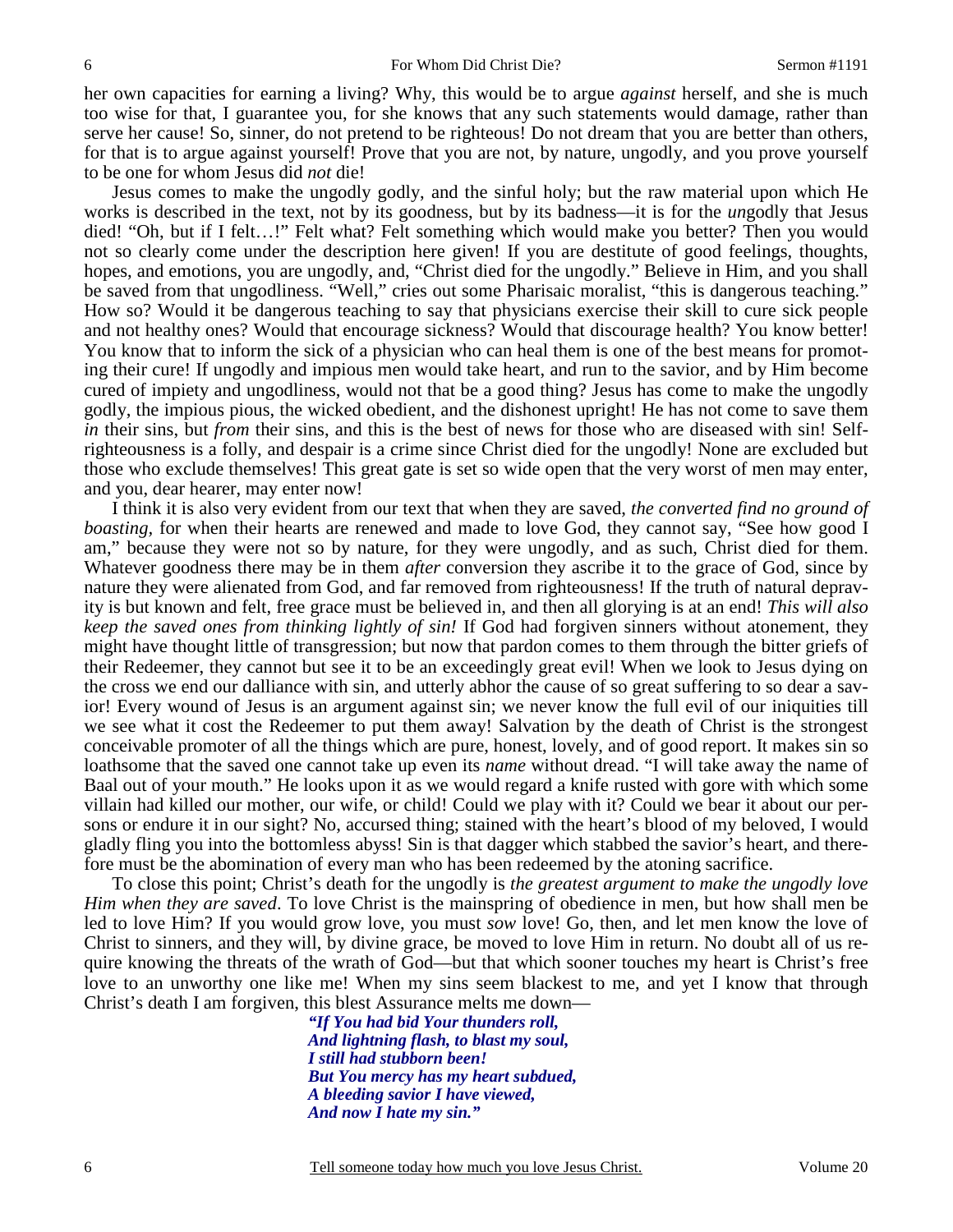I have heard of a soldier, who had been put in prison for drunkenness and insubordination several times, and he had been also flogged, but nothing improved him. At last he was taken in the commission of another offense, and brought before the commanding officer, who said to him, "My man, I have tried everything in the martial code with you except shooting you; you have been imprisoned and whipped, but nothing has changed you. I am determined to try something else with you; you have caused us a great deal of trouble and anxiety, and you seem resolved to continue; I shall, therefore, change my plans with you—I shall neither fine you, flog you, nor imprison you—I will see what *kindness* will do, and therefore I fully and freely forgive you." The man burst into tears, for he reckoned on a round number of lashes, and had steeled himself to bear them. But when he found he was to be forgiven and set free, he said, "Sir, you shall not have to find fault with me again." Mercy won his heart! Now, sinner, in that fashion God is dealing with you! Great sinners! Ungodly sinners! God says, "My thoughts are not your thoughts, neither are My ways your ways; I have threatened you, and you hardened your hearts against Me. Therefore, come now, and let us reason together; though your sins are as scarlet, they shall be as white as snow; though they are red like crimson, they shall be as wool." "Well," says one, "I am afraid if you talk to sinners like *that*, they will go and sin more and more." Yes, there are brutes everywhere that can be so unnatural as to sin because grace abounds, but I bless God there is such a thing as the *influence* of His love! And I am rejoiced that many feel the force of it, and yield to the conquering arms of amazing grace! The Spirit of God wins the day by such arguments as these! Love is the great battering ram which opens gates of brass!

When the Lord says, "I have blotted out your transgressions like a cloud, and like a thick cloud your iniquities," then the man is moved to repentance! I can tell you hundreds and thousands of cases in which this infinite love has done all the good that morality, itself, could ask to have done. It has changed the heart, and turned the entire current of the man's nature from sin to righteousness; the sinner has believed, repented, turned from his evil ways, and become zealous for holiness! Looking to Jesus he has felt his sin forgiven, and he has become a new man, to lead a new life! God grant it may be so, this morning, and He shall have all the glory of it!

**III.** So now we must close—and this is the last point—THE PROCLAMATION OF THIS FACT that "Christ died for the ungodly." I would not mind if I were condemned to live 50 years more, and never allowed to speak but these five words, if I might be allowed to utter them in the ear of every man, woman, and child who lives—"CHRIST DIED FOR THE UNGODLY!" It is the best message that even angels could bring to men! In the proclamation of this, the whole church ought to take its share. Those of us who can address thousands should be diligent to cry aloud—"Christ died for the ungodly." But those of you who can only speak to one, or write a letter to one, must keep on at this—"Christ died for the ungodly." Shout it out, or whisper it out! Print it in capital letters, or write it in a lady's hand— "Christ died for the ungodly!" Speak it solemnly! It is not a thing for jest! Speak it joyfully! It is not a theme for sorrow, but for joy! Speak it firmly! It is an indisputable fact; facts of science, as they call them, are always questioned—this is unquestionable! Speak it earnestly, for if there is any truth of God which ought to awaken a man's soul, it is this—"Christ died for the ungodly!"

Speak it where the ungodly live—and that is at your own house! Speak it, also, down in the dark corners of the city, in the haunts of debauchery, in the home of the thief, in the den of the depraved. Tell it in the jail, and sit down at the dying bed, and read in a tender whisper—"Christ died for the ungodly." When you pass the harlot in the street, do not give a toss with that proud head of yours, but remember that "Christ died for the ungodly." And when you remember those that injured you, say no bitter word, but hold your tongue, and remember, "Christ died for the ungodly." Make this forever the message of your life—"Christ died for the ungodly." And, oh, dear friends, you that are not saved, take care that you receive this message. Believe it! Go to God with this on your tongue—"Lord save me, for Christ died for the ungodly, and I am one of them." Fling yourself right on to this as a man commits himself to his lifebelt amid the surging billows! "But I do not feel," says one. Trust not your *feelings* if you do, but with no feelings, and no hopes of your own, cling desperately to this, "Christ died for the ungodly." The transforming, elevating, spiritualizing, moralizing, sanctifying power of this great fact you shall soon know, and be no more ungodly! But first, as ungodly, rest on this, "Christ died for the ungodly!"

Accept this truth, my dear hearer, and you are saved! I do not mean, merely, that you will be pardoned; I do not mean that you will enter heaven; I mean much more! I mean that you will have a new